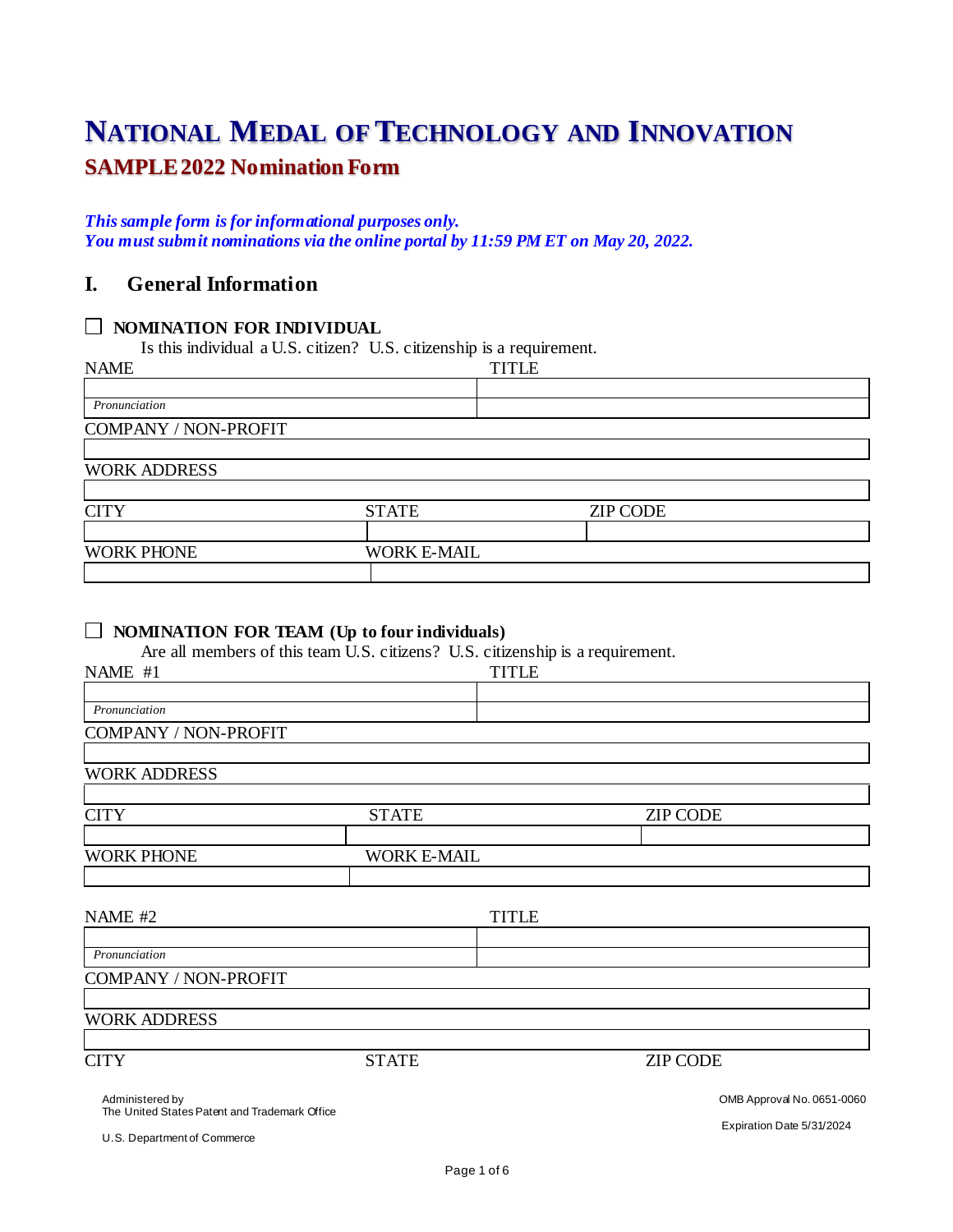| <b>WORK PHONE</b>                                       | <b>WORK E-MAIL</b> |                    |                                                                                            |  |
|---------------------------------------------------------|--------------------|--------------------|--------------------------------------------------------------------------------------------|--|
|                                                         |                    |                    |                                                                                            |  |
|                                                         |                    |                    |                                                                                            |  |
| NAME #3                                                 |                    | <b>TITLE</b>       |                                                                                            |  |
| Pronunciation                                           |                    |                    |                                                                                            |  |
| COMPANY / NON-PROFIT                                    |                    |                    |                                                                                            |  |
|                                                         |                    |                    |                                                                                            |  |
| <b>WORK ADDRESS</b>                                     |                    |                    |                                                                                            |  |
|                                                         |                    |                    |                                                                                            |  |
| <b>CITY</b>                                             | <b>STATE</b>       |                    | <b>ZIP CODE</b>                                                                            |  |
|                                                         |                    |                    |                                                                                            |  |
| <b>WORK PHONE</b>                                       | <b>WORK E-MAIL</b> |                    |                                                                                            |  |
|                                                         |                    |                    |                                                                                            |  |
| NAME #4                                                 |                    | <b>TITLE</b>       |                                                                                            |  |
|                                                         |                    |                    |                                                                                            |  |
| Pronunciation                                           |                    |                    |                                                                                            |  |
| COMPANY / NON-PROFIT                                    |                    |                    |                                                                                            |  |
|                                                         |                    |                    |                                                                                            |  |
| <b>WORK ADDRESS</b>                                     |                    |                    |                                                                                            |  |
| <b>CITY</b>                                             | <b>STATE</b>       |                    | <b>ZIP CODE</b>                                                                            |  |
|                                                         |                    |                    |                                                                                            |  |
| <b>WORK PHONE</b>                                       |                    | <b>WORK E-MAIL</b> |                                                                                            |  |
|                                                         |                    |                    |                                                                                            |  |
|                                                         |                    |                    |                                                                                            |  |
|                                                         |                    |                    |                                                                                            |  |
| NOMINATION FOR COMPANY/NON-PROFIT (OR DIVISION THEREOF) |                    |                    | Is company/non-profit over 50% owned by U.S. citizens? This is required for consideration. |  |
| NAME (Representative)                                   |                    | <b>TITLE</b>       |                                                                                            |  |
|                                                         |                    |                    |                                                                                            |  |
| Pronunciation                                           |                    |                    |                                                                                            |  |
| COMPANY / NON-PROFIT                                    |                    |                    |                                                                                            |  |

| n<br>Pronunciation                      |  |
|-----------------------------------------|--|
| <b>DECC</b><br>$W\Gamma$<br>۸Ŋ<br>`}R K |  |

| CITTY             | <b>STATE</b>       | <b>ZIP CODE</b> |  |
|-------------------|--------------------|-----------------|--|
|                   |                    |                 |  |
| <b>WORK PHONE</b> | <b>WORK E-MAIL</b> |                 |  |
|                   |                    |                 |  |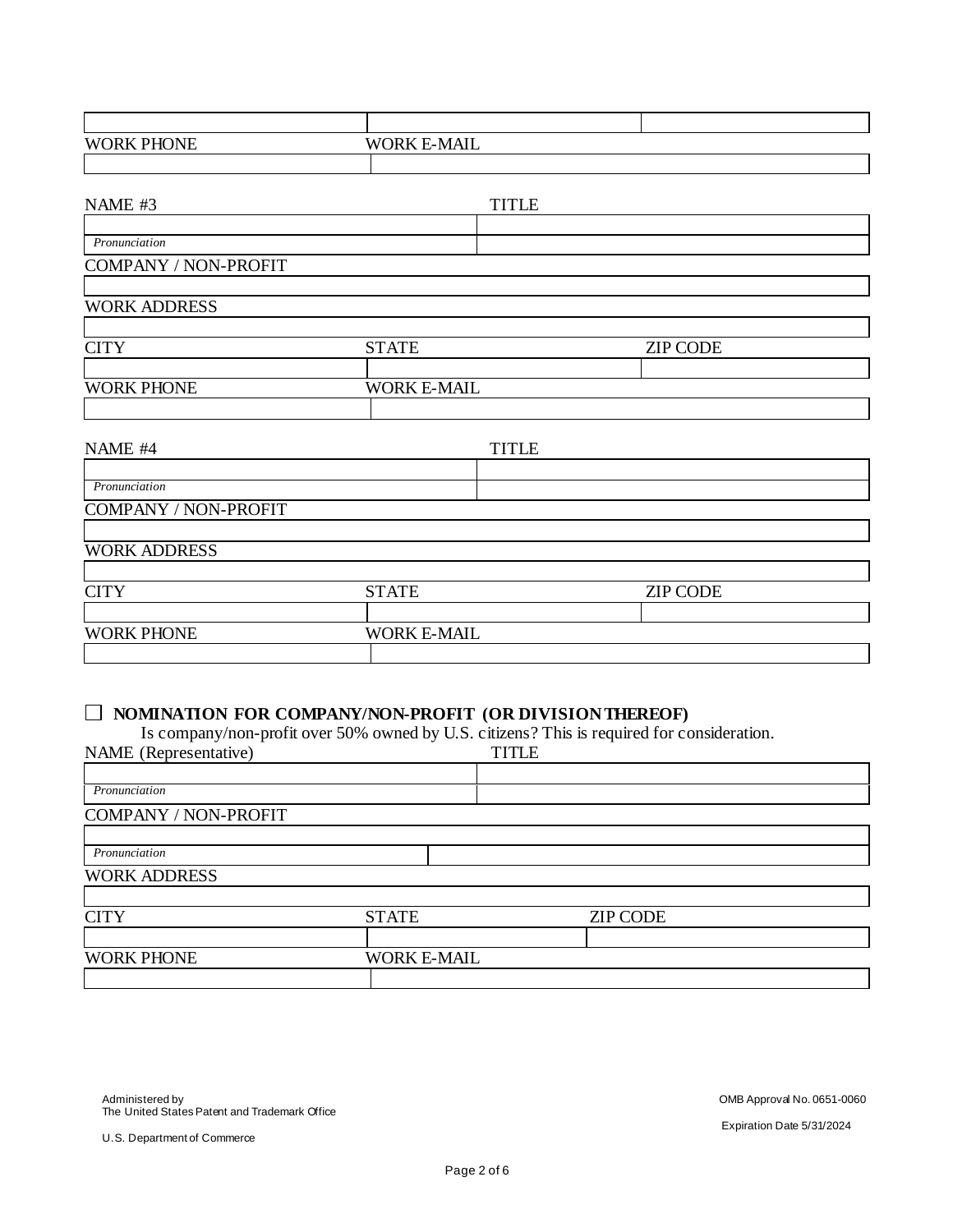## **II. Summary of Nominee's Contribution/Achievement**

*Refer to the Nomination Guidelines a[t www.uspto.gov/nmti](http://www.uspto.gov/nmti).* 

PROPOSED CITATION FOR CONTRIBUTION/ACHIEVEMENT (Limit 1-2 sentences) *See examples of past Medal citations a[t www.uspto.gov/nmti](http://www.uspto.gov/nmti).* 

#### EXECUTIVE SUMMARY OF CONTRIBUTION/ACHIEVEMENT (Limit 1 page/500 words)

COMPREHENSIVE DESCRIPTION OF CONTRIBUTION/ACHIEVEMENT (Limit 5 pages/2,500 words) *Please see the Evaluation Criteria in the Nomination Guidelines a[t www.uspto.gov/nmti](http://www.uspto.gov/nmti).* 

## **III. Nominee Biographical Information**

| Is nominee being nominated for the same achievement to the National Medal of Science? | Yes $\Box$ No $\Box$ |
|---------------------------------------------------------------------------------------|----------------------|
|---------------------------------------------------------------------------------------|----------------------|

Has the nominee been a recipient of the National Medal of Science or the National Medal of Technology and Innovation?  $Yes \Box No \Box$ 

If yes, clearly differentiate the work that distinguishes this nomination from the work that was the basis for the earlier award.

SUMMARY OF AWARDS AND HONORS THE NOMINEE HAS RECEIVED (Limit 1 page/500 words)

#### PATENTS AND PUBLICATIONS (Limit 1 page/500 words)

COPYRIGHTS AND TRADEMARKS (Limit 1 page/500 words)

*FOR TEAMS:* EXPLAIN THE RELATIONSHIP AMONG TEAM MEMBERS *Please describe why these individuals are being nominated as a team.*

#### *FOR COMPANIES/NON-PROFITS:* PLEASE PROVIDE INSTITUTIONAL HISTORY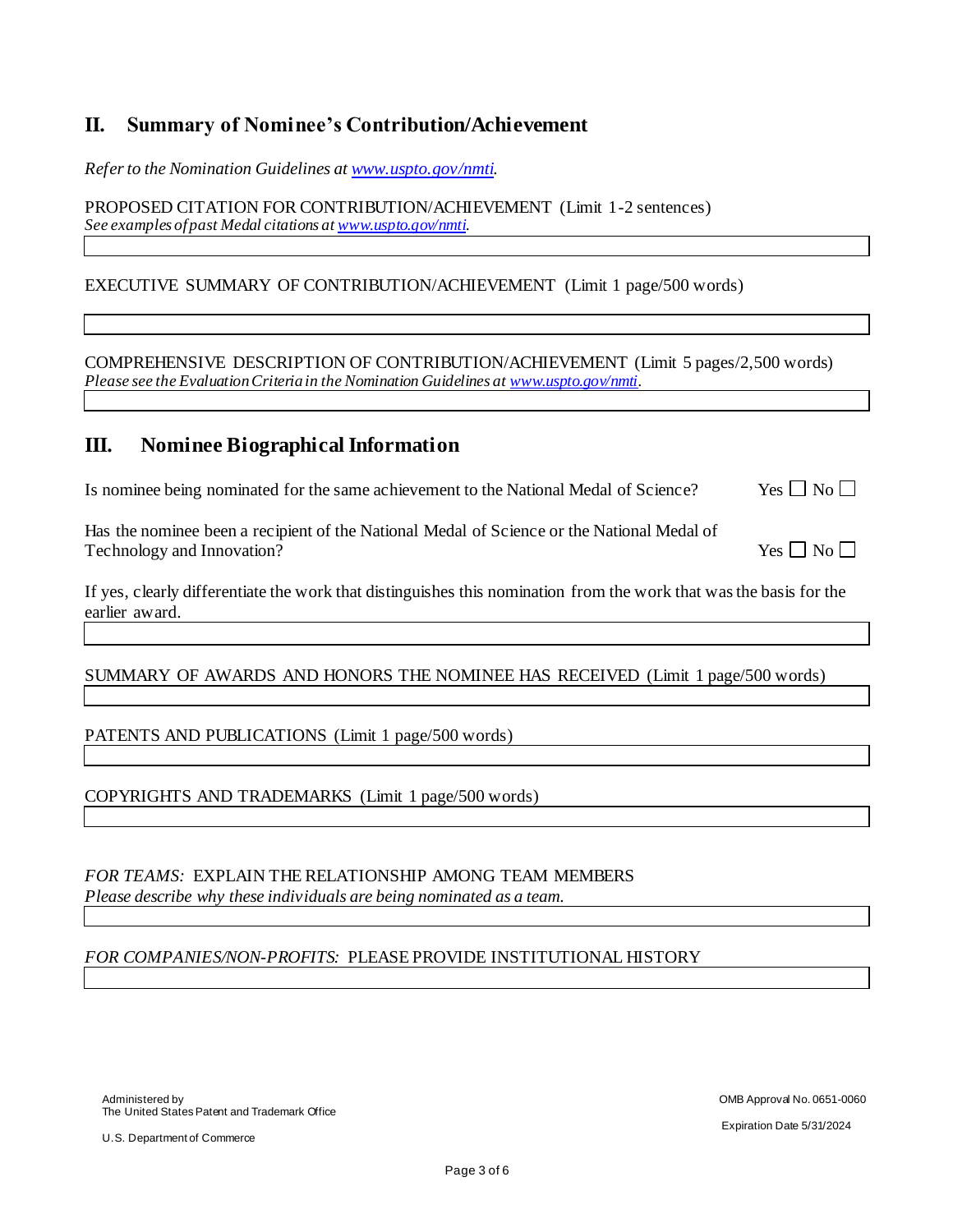## **IV. Nominator Information**

|                     | NOMINATOR'S RELATIONSHIP TO NOMINEE AND CONTRIBUTION |              |                 |  |
|---------------------|------------------------------------------------------|--------------|-----------------|--|
| NOMINATOR'S NAME    |                                                      | <b>TITLE</b> |                 |  |
| COMPANY/NON-PROFIT  |                                                      |              |                 |  |
| <b>WORK ADDRESS</b> |                                                      |              |                 |  |
| <b>CITY</b>         | <b>STATE</b>                                         |              | <b>ZIP CODE</b> |  |
|                     |                                                      |              |                 |  |
| <b>WORK PHONE</b>   | <b>WORK E-MAIL</b>                                   |              |                 |  |

## **V. Letters of Recommendation**

- The nomination may include a maximum of six letters of recommendation or support from individuals who have first-hand knowledge of the cited achievement(s). The letters should be from a diverse group of individuals or organziations (ie. the letters should not all come from the nominee's workplace).
- Successful nominations typically have 3-6 quality letters of recommendation from different experts that directly address the impact of the nominee's achievement on their field, other fields, their community, nationally, and/or globally.
- Letters should be saved as a PDF file. Please label each letter with last name of nominee, underscore, first name, underscore, the word "rec" and last name of person writing support letter.

For example: Doe Jane\_recSmith

- Contact information for those sending letters of recommendation should be included in the nomination form in the section below.
- **Letters of recommendation must be uploaded to the nomination portal by the letter writers by 11:59 p.m. ET, May 20, 2022.**

Please complete contact information for letters of recommendation or support below.

| <b>RECOMMENDATION #1</b>                                         |                   |                            |
|------------------------------------------------------------------|-------------------|----------------------------|
| <b>NAME</b>                                                      | <b>WORK EMAIL</b> |                            |
|                                                                  |                   |                            |
|                                                                  |                   |                            |
| <b>RECOMMENDATION #2</b>                                         |                   |                            |
| <b>NAME</b>                                                      | <b>WORK EMAIL</b> |                            |
|                                                                  |                   |                            |
|                                                                  |                   |                            |
| <b>RECOMMENDATION #3</b>                                         |                   |                            |
| <b>NAME</b>                                                      | <b>WORK EMAIL</b> |                            |
| Administered by<br>The United States Patent and Trademark Office |                   | OMB Approval No. 0651-0060 |

U.S. Department of Commerce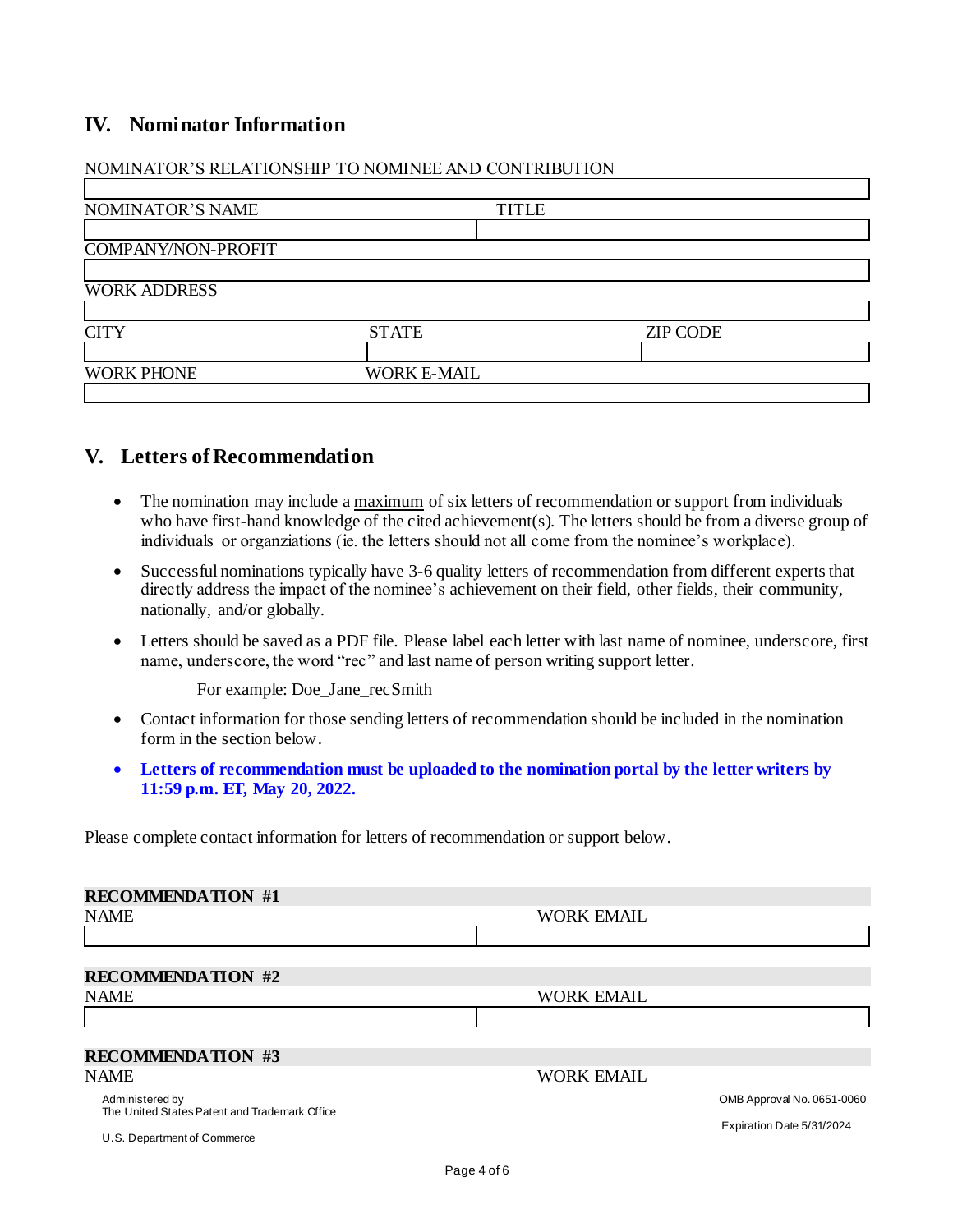| <b>RECOMMENDATION #4</b> |                   |
|--------------------------|-------------------|
| <b>NAME</b>              | <b>WORK EMAIL</b> |
|                          |                   |
| <b>RECOMMENDATION #5</b> |                   |
| <b>NAME</b>              | <b>WORK EMAIL</b> |
|                          |                   |
| <b>RECOMMENDATION #6</b> |                   |
| <b>NAME</b>              | <b>WORK EMAIL</b> |
|                          |                   |

## **Compliance with Program Terms**

I, THE NOMINATOR(S),

#### OF THE FOLLOWING NOMINEE

for a National Medal of Technology and Innovation award, by my submission of this nomination do hereby consent to public disclosure of the information contained in this package for the purpose of use or distribution by the Department of Commerce to develop descriptive material, such as magazine articles, Web sites or other means, to increase public awareness of National Medal of Technology and Innovation Laureates and their accomplishments. I do **NOT**consent to public disclosure of any information deemed personal, as noted below:

The Department of Commerce requests that recipients of the National Medal of Technology and Innovation work with its agencies and the National Science and Technology Medals Foundation to share additional information about "lessons learned" regarding U.S. commercial process and competitiveness.

The public reporting burden for the collection of this information is estimated to average 40 hours per response, including the time for reviewing instructions, collecting information, and completing the form. All responses to this request for information are voluntary for purposes of the Paperwork Reduction Act. Please mark clearly any portion of the information submitted that you consider to be proprietary and it will be afforded confidentiality to the extent allowed under the Freedom of Information Act. Notwithstanding any other provision of law, no person is required to respond to, nor shall a person be subject to a penalty for failure to comply with, a collection of information subject to the requirements of the Paperwork Reduction Act unless that collection of information displays a current valid OMB control number. Comments regarding the burden estimate or any other aspect of this collection of information, including suggestions for reducing this burden, can be sent to the Chief Administrative Officer, United States Patent and Trademark Office, P.O. Box 1450, Alexandria, VA 22313-1450 (*[NMTI@uspto.gov](mailto:NMTI@uspto.gov)*).

U.S. Department of Commerce